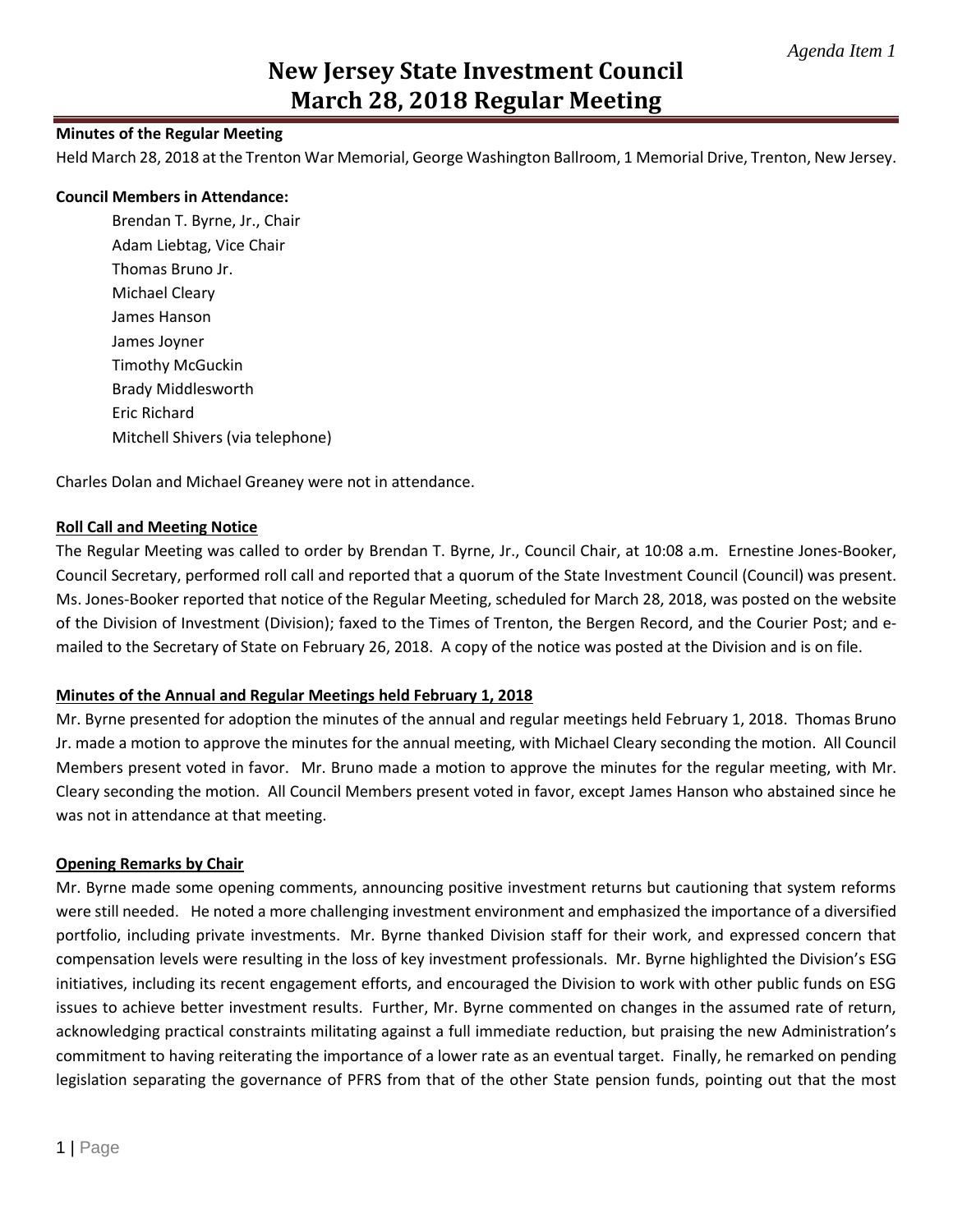important issue was not the separate governance structure but the details regarding the extent to which taxpayers bear the burden of subpar investment results and increased benefits.

#### **Asset Liability Study Presentation**

Phil Kivarkis and Kristen Doyle of Aon Hewitt presented the results of the firm's Asset Liability Study. Mr. Kivarkis provided an overview of the study, which analyzed the pension funds' asset allocation in the context of projected fund liabilities. The study modeled projections for various investment strategies over thousands of economic scenarios over a 30 year period, and concluded that the funds' current asset allocation appeared to have the appropriate balance between returnseeking assets and risk-reducing assets. Mr. Kivarkis explained that the ability of the funds to approach fully funded status will be highly dependent on State, local and employee contributions, in addition to investment returns. Adam Liebtag and Eric Richard requested a breakdown of employer contributions by the State and local employers. Mr. Byrne suggested that it might be beneficial also to include projected State budget contributions over time.

### **Environmental, Social and Governance (ESG) Update**

Jeffrey Warshauer of the Division provided an overview of the Division's Environmental, Social and Governance (ESG) initiatives. Mr. Liebtag summarized the work of the ESG Subcommittee, emphasizing that ESG factors will be applied to investment decisions across the entire portfolio and commenting on the difficulty of sourcing ESG scoring information and obtaining ESG information in the private market.

Christopher McDonough, Director of the Division, provided an update on the Division's holdings in firearm companies, and announced that the Division had fully exited its position in Vista Outdoor. Mr. McDonough stated that the decision to liquidate the company's holdings was based on the company's long-term financial prospects. With the sale, Mr. McDonough reported that the Division did not hold positions in any publicly-traded companies which had been identified as manufacturers of automatic or semiautomatic civilian firearms. Mr. Richard requested that the Division provide this updated information to the sponsor of the firearms bill currently being considered by the Legislature. Mr. Liebtag made a motion recommending that the ESG Subcommittee be tasked to review investments in firearm and ammunition manufacturing and retail companies and to develop a policy recommendation with respect to investments in such companies. The motion was seconded by Timothy McGuckin. All present members of the Council voted in favor.

Mr. Liebtag departed the meeting at this time.

#### **Director's Report**

Mr. McDonough presented the Director's Report, providing an update on capital markets. Deputy Director Corey Amon provided an update on pension fund performance and asset allocation. Mr. McDonough noted changes to the assumed rate of return, described cash flows from the lottery and local employers, and updated the Council on staffing issues. Finally, Mr. McDonough provided an update on the mortgage foreclosure crisis in Puerto Rico that was discussed at the prior Council meeting. At the request of Mr. Byrne, Mr. McDonough described the Division's process for monitoring beta in the portfolio.

## **Alternative Investment Notifications – Och Ziff Management and Carlyle Realty Partners V, L.P.**

Pursuant to the Council's Alternative Investment Modification Procedures, Mr. McDonough notified the Council of modifications to the Och Ziff investment platform and the Division's investment in Carlyle Realty Partners V, L.P. Mr.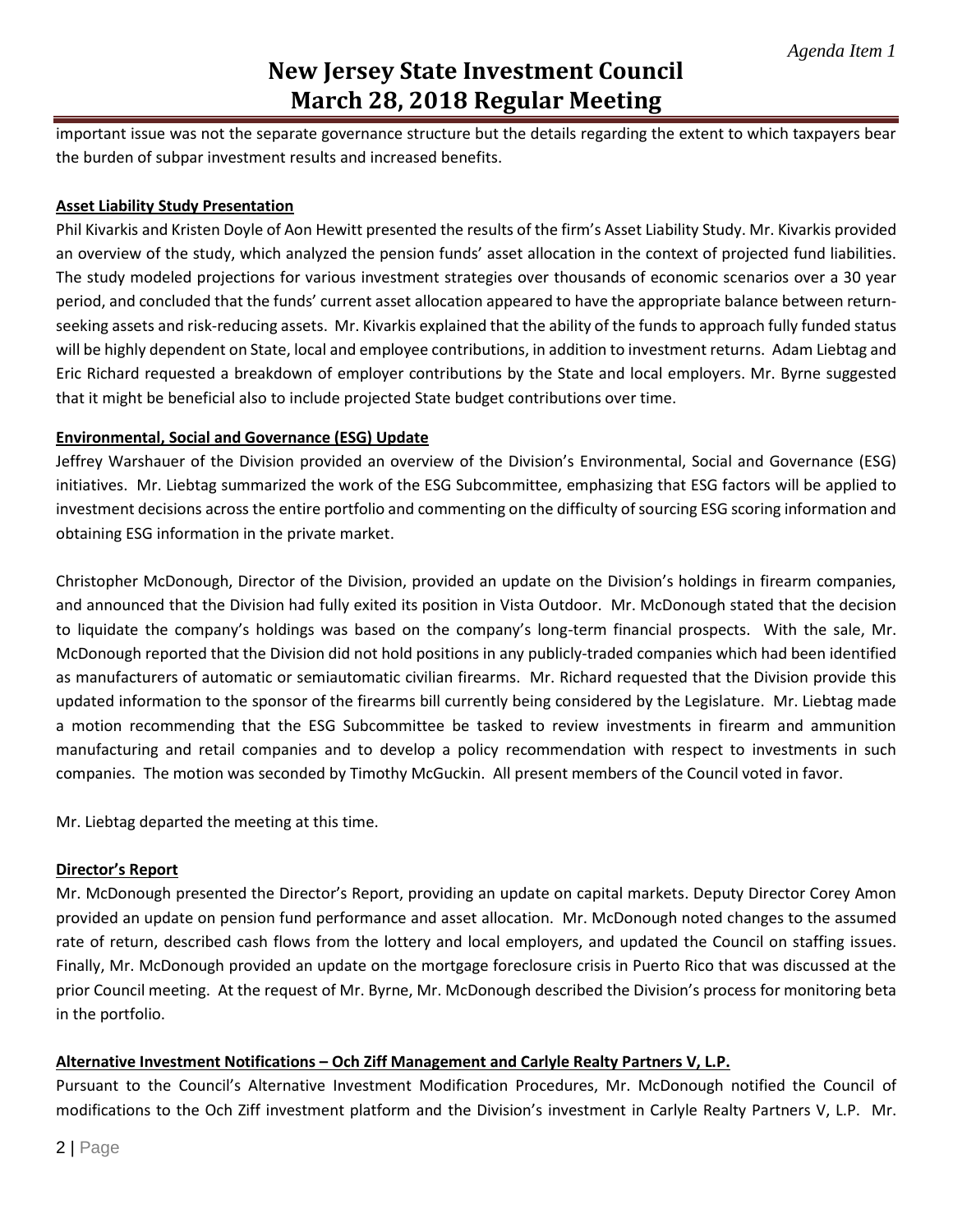Hanson recused himself from the Och Ziff discussion, because of his personal relationship with the firm's chief executive officer.

#### **Selection of Real Estate Consultant**

Kevin Higgins of the Division provided a summary of the bid selection and evaluation process for real estate investment consulting services, reporting that the Division had selected Hamilton Lane as its consultant.

#### **Report to the Legislature on Investments in Iran**

Susan Sarnowski of the Division presented the March 2018 report issued to the Legislature in accordance with the 2007 Iran divestment law, reporting the sale of securities in two companies over the prior year. Ms. Sarnowski also reported that Volkswagen AG had been recently added to the Division's prohibited investment list.

#### **Treasurer's Report**

Dini Ajmani of the Treasurer's office provided an update on the State budget, the assumed rate of return, and State tax revenues.

# **Determination under State Investment Council's Policy Concerning Political Contributions and Prohibitions on Investment Management Business**

Ms. Sarnowski of the Division presented to the Council the matter of a political contribution by the spouse of an investment professional at Centerbridge Partners, L.P. for its determination of whether or not the contribution was an indirect violation of the Council's political contribution policy under N.J.A.C. 17:16-4.5. Mr. Byrne called for a vote, and all Council members present voted in favor of a determination that the contribution did not constitute an indirect violation under N.J.A.C. 17:16-4.5.

## **Real Estate Investment**

## *TPG Real Estate Partners III, L.P.*

Mr. Higgins and Michelle Davidson of TorreyCove presented an investment of up to \$100 million in TPG Real Estate Partners III, L.P., a real estate fund managed by TPG Real Estate. Mr. Higgins and Ms. Davidson described the Fund's management team and its platform-based approach, as well as the material terms of the investment. Mr. Byrne reported that the IPC had reviewed the investment and was satisfied that appropriate and adequate due diligence had been performed.

## **Audit Committee Report**

Mr. McGuckin reported that the Audit Committee, comprised of himself, Michael Greaney, Mr. Hanson, Charles Dolan and Mr. Cleary, met with the auditor, KPMG, regarding completion of the annual audit for FY 2017. Mr. McGuckin noted that once the audit was completed, the audited financial statements would be shared with the Council and the Division.

#### **Public Comment**

Fred Potter and Gabriel Procel of the International Brotherhood of Teamsters spoke about issues in the port trucking industry. At the request of Mr. Richard, Brady Middlesworth and Mr. Bruno, after Council discussion, staff was directed to draft a letter addressing the issues for review by the Council's ESG subcommittee at its April meeting.